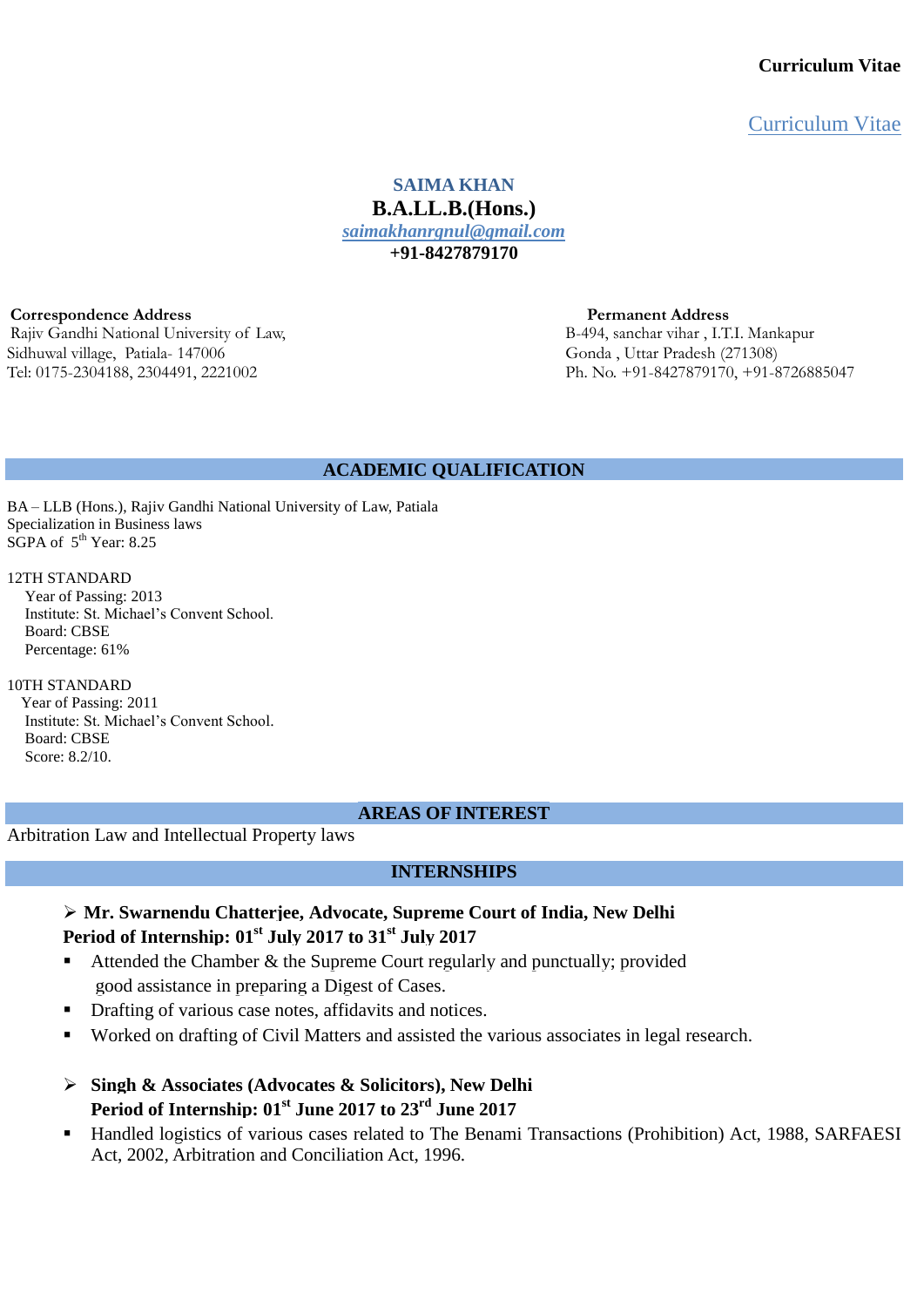- Assisted the Associate/ Partner in drafting an opinion on "Compulsory Licensing & Parallel Importing".
- **Singhania & Co. L**LP **(Solicitors & Advocates), Bangalore Period of Internship: 27th December 2016 to 27th January 2017**
- Researched on multiple issues pertaining to Intellectual Property Rights, Labour Laws, and Security and Exchange Board of India Act, 1992.
- Has assisted the Attorneys in drafting of Legal Notice, Trademark Objection Reply and Discontinuation letter.
- **Shri Ajay Kumar Singh, Advocate, Supreme Court of India, New Delhi Period of Internship: 15th July 2016 to 29th July, 2016**
- Attended the Chamber & the Supreme Court regularly and punctually; provided good assistance in preparing a Digest of Cases; availed the advantage of watching proceedings before different benches of the Supreme Court.
- **Wadia Ghandy & Co. , Mumbai Period of Internship: 01 st June 2016 to 21st June 2016**
- Worked on due diligence cases, made summary report on due diligence cases, researched on matters related to power of attorney cases.
- **Orbit Law Services, New Delhi Period of Internship: 23rd December 2016 to 29 January 2016**
- Research on various provisions of Code of Civil Procedure, 1908; Foreign Exchange Regulation Act. 1973; Code of Criminal Procedure, 1973; Indian Penal C ode, 1860; and Income Tax Act, 1961.
- Examined the provisions of The Insolvency and Bankruptcy Bill, 2015.
- Assisted in drafting of Loan Documents and proof reading.
- **Shri Vikas Mani Srivastava, Advocate, High Court of Judicature At Allahabad Period of Internship: 08 th June 2015 to 08 th July 2015**
- Well acquaintance with procedural as well as substantive law, Written Argument for matters relating to land and property, etc.
- Researched in writ petition, civil appeal and revision; drafted many legal documents like written statement a nd civil petition , Legal Notice, Will, etc.
- **Additional Advocate General Zafaryab Jilani, High Court of Judicature At Allahabad (Lucknow Bench) Period of Internship: 07 th January 2015 to 28 January 2015**
- **Exposed to Civil Law & Contract Law Advocacy, did case study on various cases related to Land Acquisitio** n in Uttar Pradesh.
- Researched, assisted & prepared notes on various cases related where State of Uttar Pradesh was party to the case.